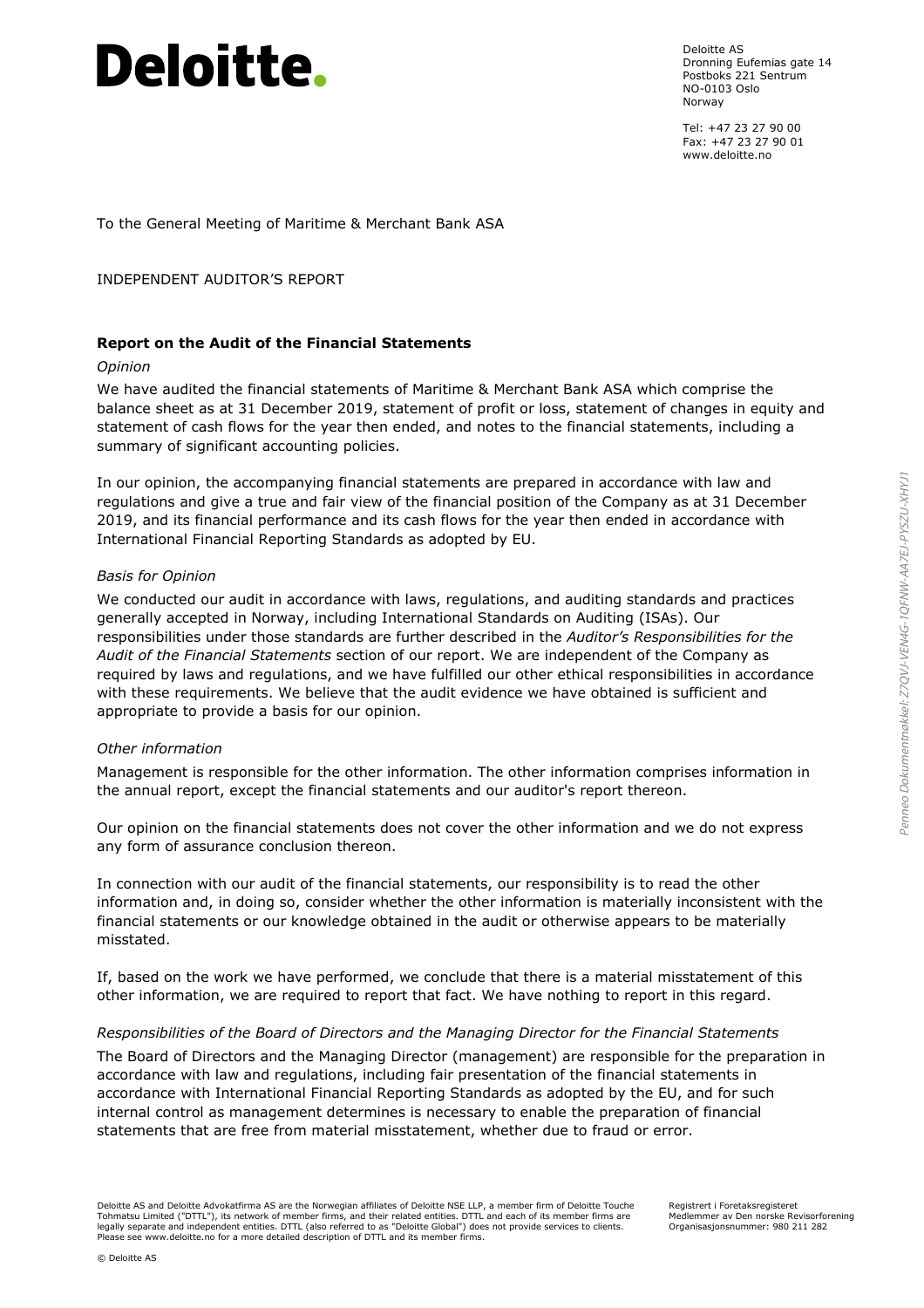### Deloitte.

In preparing the financial statements, management is responsible for assessing the Company's ability to continue as a going concern, disclosing, as applicable, matters related to going concern and using the going concern basis of accounting unless management either intends to liquidate the Company or to cease operations, or has no realistic alternative but to do so.

### *Auditor's Responsibilities for the Audit of the Financial Statements*

Our objectives are to obtain reasonable assurance about whether the financial statements as a whole are free from material misstatement, whether due to fraud or error, and to issue an auditor's report that includes our opinion. Reasonable assurance is a high level of assurance, but is not a guarantee that an audit conducted in accordance with laws, regulations, and auditing standards and practices generally accepted in Norway, including ISAs will always detect a material misstatement when it exists. Misstatements can arise from fraud or error and are considered material if, individually or in aggregate, they could reasonably be expected to influence the economic decisions of users taken on the basis of these financial statements.

As part of an audit in accordance with laws, regulations, and auditing standards and practices generally accepted in Norway, including ISAs, we exercise professional judgment and maintain professional scepticism throughout the audit. We also:

- identify and assess the risks of material misstatement of the financial statements, whether due to fraud or error. We design and perform audit procedures responsive to those risks, and obtain audit evidence that is sufficient and appropriate to provide a basis for our opinion. The risk of not detecting a material misstatement resulting from fraud is higher than for one resulting from error, as fraud may involve collusion, forgery, intentional omissions, misrepresentations, or the override of internal control.
- obtain an understanding of internal control relevant to the audit in order to design audit procedures that are appropriate in the circumstances, but not for the purpose of expressing an opinion on the effectiveness of the Company's internal control.
- evaluate the appropriateness of accounting policies used and the reasonableness of accounting estimates and related disclosures made by management.
- conclude on the appropriateness of management's use of the going concern basis of accounting and, based on the audit evidence obtained, whether a material uncertainty exists related to events or conditions that may cast significant doubt on the Company's ability to continue as a going concern. If we conclude that a material uncertainty exists, we are required to draw attention in our auditor's report to the related disclosures in the financial statements or, if such disclosures are inadequate, to modify our opinion. Our conclusions are based on the audit evidence obtained up to the date of our auditor's report. However, future events or conditions may cause the Company to cease to continue as a going concern.
- evaluate the overall presentation, structure and content of the financial statements, including the disclosures, and whether the financial statements represent the underlying transactions and events in a manner that achieves fair presentation.

We communicate with those charged with governance regarding, among other matters, the planned scope and timing of the audit and significant audit findings, including any significant deficiencies in internal control that we identify during our audit.

### **Report on Other Legal and Regulatory Requirements**

### *Opinion on the Board of Directors' report*

Based on our audit of the financial statements as described above, it is our opinion that the information presented in the Board of Directors' report and in the statement on Corporate Social Responsibility concerning the financial statements, the going concern assumption and the proposed allocation of the result is consistent with the financial statements and complies with the law and regulations.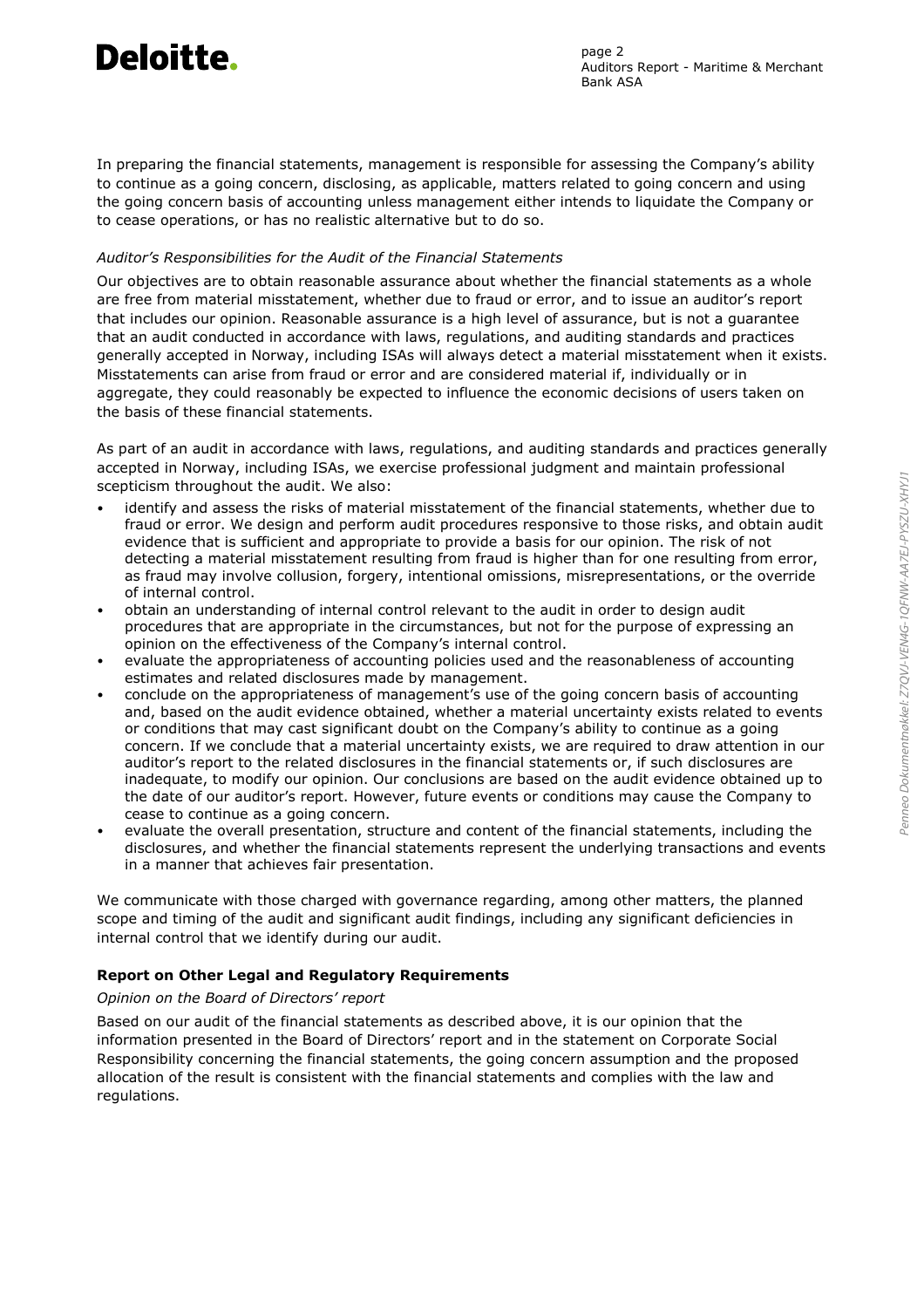

page 3 Auditors Report - Maritime & Merchant Bank ASA

#### *Opinion on Registration and Documentation*

Based on our audit of the financial statements as described above, and control procedures we have considered necessary in accordance with the International Standard on Assurance Engagements *(ISAE) 3000, Assurance Engagements Other than Audits or Reviews of Historical Financial Information*, it is our opinion that management has fulfilled its duty to produce a proper and clearly set out registration and documentation of the Company's accounting information in accordance with the law and bookkeeping standards and practices generally accepted in Norway.

Oslo 14 February 2020 Deloitte AS

**Roger Furholm** 

State Authorised Public Accountant (Norway)